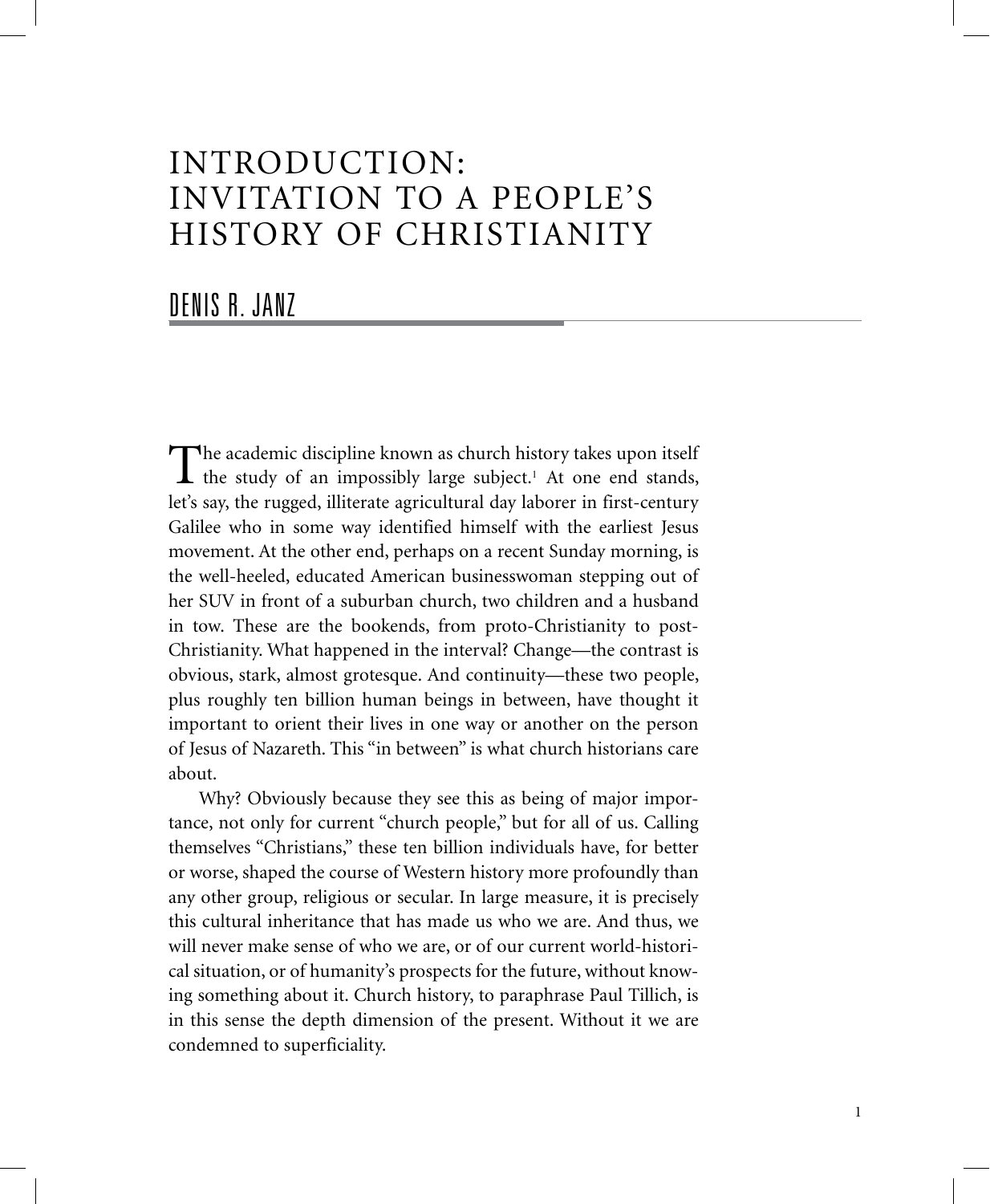Focused on this massive set of data from ten billion people, church history as a discipline has existed now for at least two centuries. Until very recently, its agenda has been dominated by certain facets of Christianity's past, such as theology, dogma, institutions, and ecclesio-political relations. Each of these has in fact long since evolved into its own subdiscipline. Thus the history of theology has concentrated on the self-understandings of Christian intellectuals. Historians of dogma have examined the way in which church leaders came to formulate teachings that they then pronounced normative for all Christians. Experts on institutional history have researched the formation, growth, and functioning of leadership offices, bureaucratic structures, official decision-making processes, and so forth. And specialists in the history of church-state relations have worked to fathom the complexities of the institution's interface with its sociopolitical context, above all by studying leaders on both sides.

#### **NEW DIRECTIONS**

As comprehensive as this may sound, the fact is that this discipline has told the history of Christianity as the story of one small segment of those who have claimed the name "Christian." What has been studied almost exclusively until now is the religion of various elites, whether spiritual, intellectual, or power elites. Without a doubt, many of the saints, mystics and theologians, pastors, priests, bishops, and popes of the past are worth studying. But at most they altogether constitute perhaps 5 percent of all Christians over two millennia. What about the rest? Does not a balanced history of Christianity demand that attention be paid to them?

Besides the issue of imbalance, there is also the issue of historical injustice. Ever since the study of history was born as a professional academic discipline two centuries ago, it has been fixated on the "great" deeds of "great" men, and little else. What was almost always left out of the story, of course, was the vast majority of human beings: almost all women, obviously, but also those who were socially inferior, the economically distressed, the politically marginalized, the educationally deprived, or the culturally unrefined. For various elites to despise these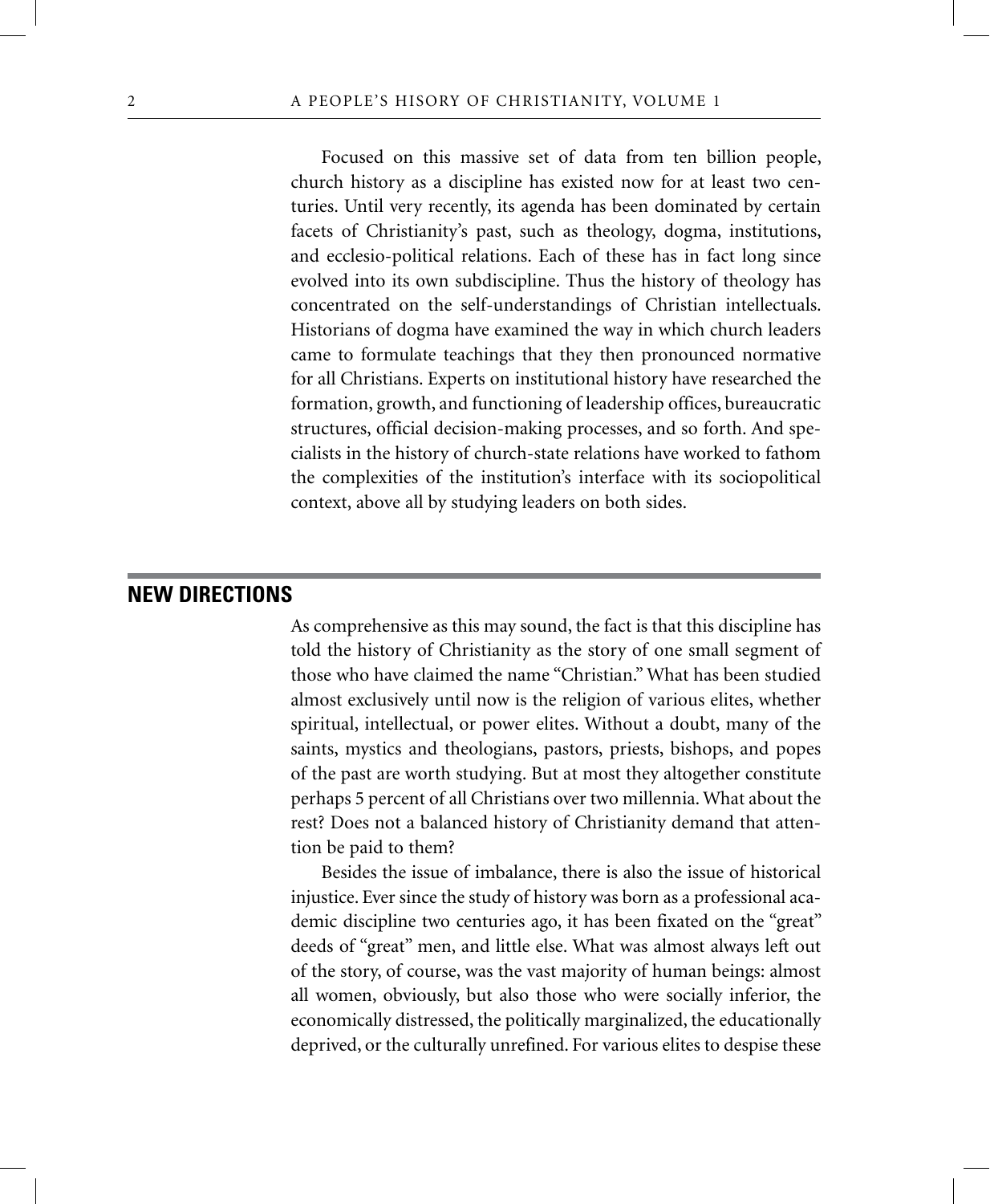people was nothing new. Cicero, in first-century-bce Rome, referred to them as the "urban filth and shit." Thirteenth-century Dominicans, commissioned to preach to them, referred to them as the "stulta," the stupid. In the sixteenth century, the Paris theological faculty agreed that when Jesus spoke of casting pearls before swine and dogs in Matthew 7:6, he was referring to the laity. In eighteenth-century London, Edmund Burke called them the "swinish multitude." Throughout Western history, this loathing of "the meaner sort" was almost universal among the privileged. Since the nineteenth century, historians perpetuated this attitude, if not by outright vilification then at least by keeping these people invisible. Thus, to pay attention to them now is not only to correct an imbalance, but in some sense to redress an injustice, to rehumanize these masses, to reverse this legacy of contempt.

The new approach to church history tries to do this. It insists that "church" is not to be defined first and foremost as the hierarchicalinstitutional-bureaucratic corporation; rather, above all, it is the laity, the ordinary faithful, the people. Their religious lives, their pious practices, their self-understandings as Christians, and the way all of this grew and changed over the last two millennia— this is the subject matter. In other words, the new church history is a "people's history."

## **NEW METHODS**

It is one thing to ask new questions about the past and quite another to develop ways to answer them. Difficult as this may be, it is unavoidable: a disciplinary reorientation necessarily entails developing new ways of approaching the subject matter. Disciplines are not generally born with full-blown, highly sophisticated, neatly laid out methodologies. Rather these develop slowly, sporadically, incrementally, by trial and critique, by a willingness to set aside well-worn research procedures and to take chances on new ones. The path to disciplinary maturity is by its very nature a messy and painful one. Those who chart the growth of the natural sciences can attest to this. The novel field of study before us is now experiencing precisely this. Methodologically speaking, it is beyond its infancy, but certainly not yet out of its adolescence.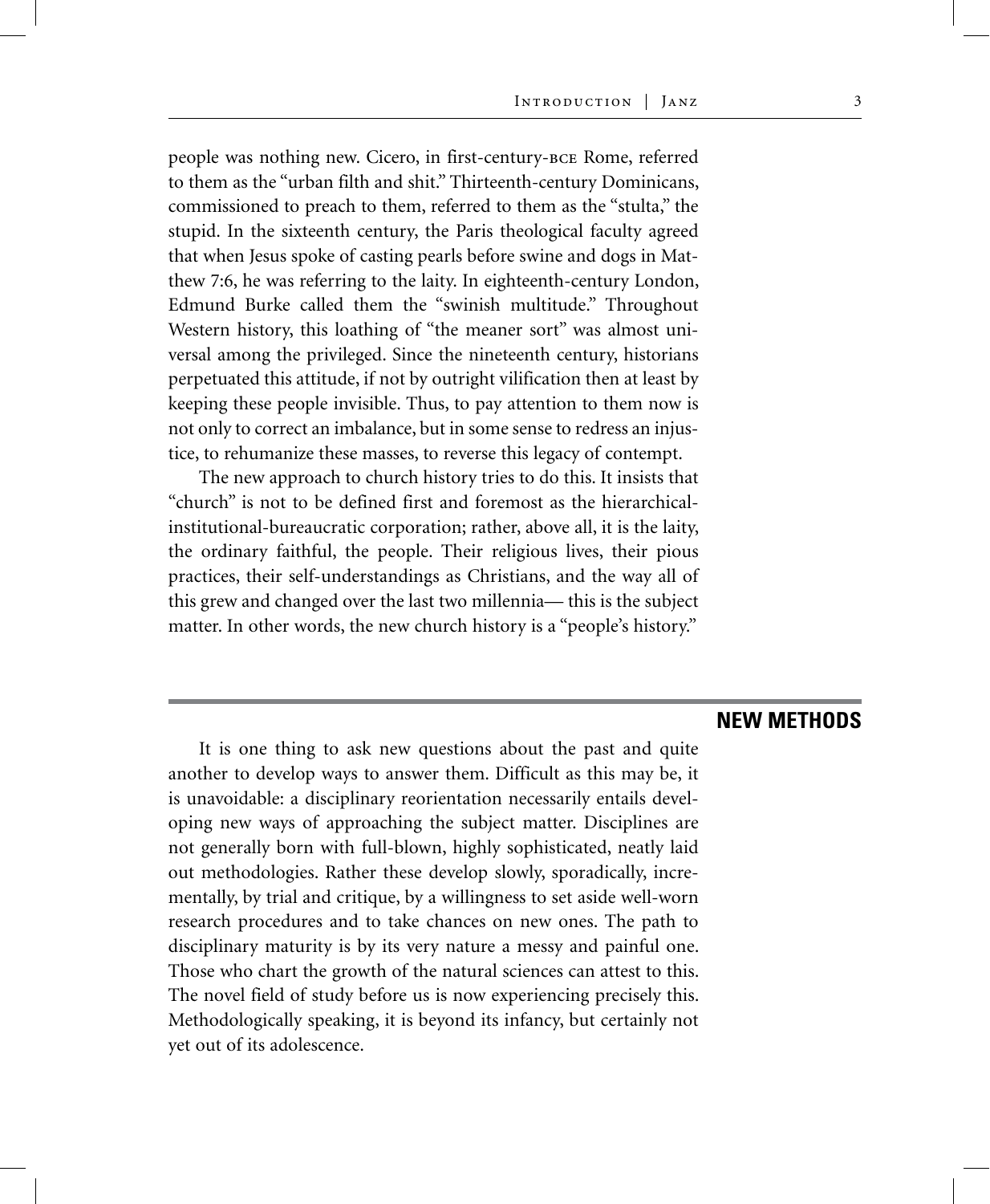The detritus of the past that has washed down to us and that we can study can be classified into two basic types: material and literary. Conventional historians have most often sought to understand the past through its literary remains. The problem here, of course, is that the extant written sources for at least the first 1,700 years of Christian history are almost always the products of elite culture. As such they give us access to the religious lives of nothing more than a tiny minority. The illiterate masses simply did not leave to posterity a clear account of their beliefs, values, and devotional practices, let alone their unspoken longings, fears, joys, and sorrows.

For this reason the new people's history increasingly turns its attention to material survivals of the past, to the interrogation of artifacts rather than literary texts. Not that these are transparent: like literary texts, they must be "read" with great caution, with the so-called "hermeneutic of suspicion." Thus, for instance, the discovery of toys that children of Christian families played with in the late ancient world gives us tantalizing hints about parental values and maybe even about how this neglected segment of the Christian people was socialized into the community. So, too, the archaeological uncovering of modest homes with tiny chapels and altars from this same period is suggestive. Women's jewelry from Christianity's Byzantine branch may well indicate distinctively feminine devotional practices. What is the significance of the communion rail, introduced into church architecture in fifth-century North Africa? Can one infer from this, as some now do, that parishioners madly rushed to the altar to receive communion when the time came? The exhumation of medieval bodies in peasant cemeteries has led to the discovery of ubiquitous "grave goods." Surely such data indicates something about the religious consciousness of the laity. But what is notable in each of these examples is that we are not operating here in the realm of proof or fact or certainty. Rather, until methods are refined and research is broadened, we remain in the realm of hints, indications, suggestions, and probabilities.

Important as material culture is for studying people's history, this venture can by no means abandon the literary remains of the past. For one thing, while it is true that the vast majority of lay Christians over the last two millennia have been illiterate, there are exceptions, and their writing must be attended to carefully. We also have graffiti from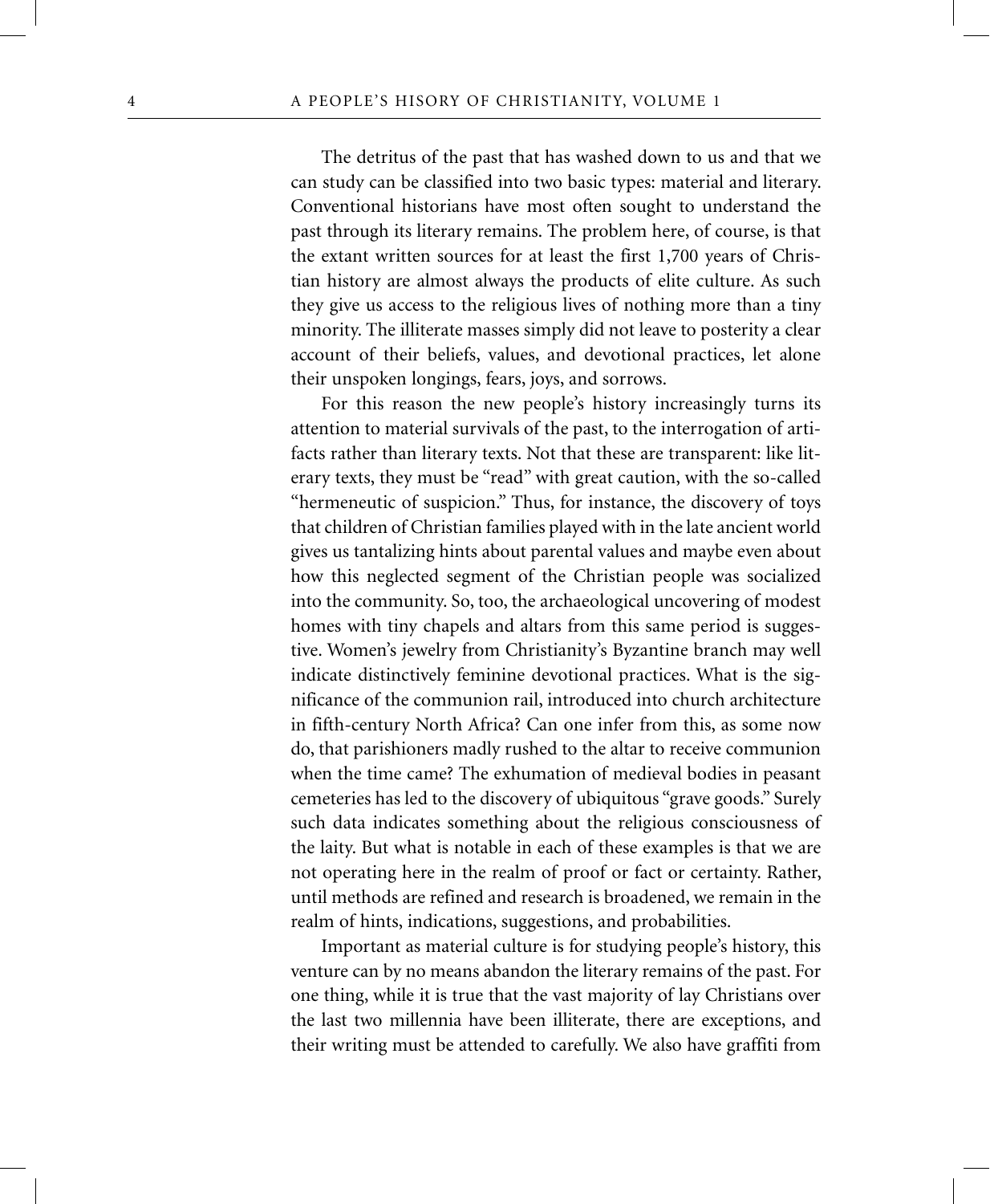semiliterate laypersons. And illiterate believers at times, for example, dictated letters and wills and epitaphs, or gave transcribed testimony in courts of law. Few and fragmentary though they may be, such sources allow us at least a glimpse into the popular Christianity of the past.

The writings of various elites within the church also retain some considerable importance for a people's history. Rather than turning a blind eye to these documents, what is needed is the development of new ways of reading them. Practitioners of the new church history refer to such approaches as the "tangential," "oblique," "regressive," or "mirror" reading of texts. The most promising writings to be considered are those that are in some way addressed to the laity. And the researcher's primary question in every case is not, "What is the author trying to say?" but rather, "What can we infer from the text about popular piety?"

## **NEW ISSUES: POWER, SEX, AND POLITICS**

The new history of Christianity is built on the assumption that a meaningful and helpful distinction can be made between "elite" and "popular" (or whatever other labels one chooses to apply). Already in their formative stages, religious groups, like all social groups, differentiate themselves into leaders and followers. The process is similar, whether it took place yesterday as the neighborhood ten-year-old boys organized a baseball game, or in the first century in Galilee as the earliest Jesus movements took shape. And it seems to happen no matter how egalitarian the initial impetus to group formation was. Religious groups in their earliest stages often have an informal, spontaneous, charismatic leadership. If these groups survive, this is inevitably institutionalized, formalized, and professionalized at some point. When it is, it makes sense to distinguish between elite and popular within the group.

Reversing the bias of conventional church history, we now intentionally sideline the various leaderships and elites. And yet, paradoxically perhaps, as we do this we also focus on them again, albeit in a new way. For while popular piety is given center stage, it cannot be understood in a vacuum. From the basic distinction between popular religion on the one hand, and elite, clerical, official religion on the other, there immediately arises the crucial question of how these two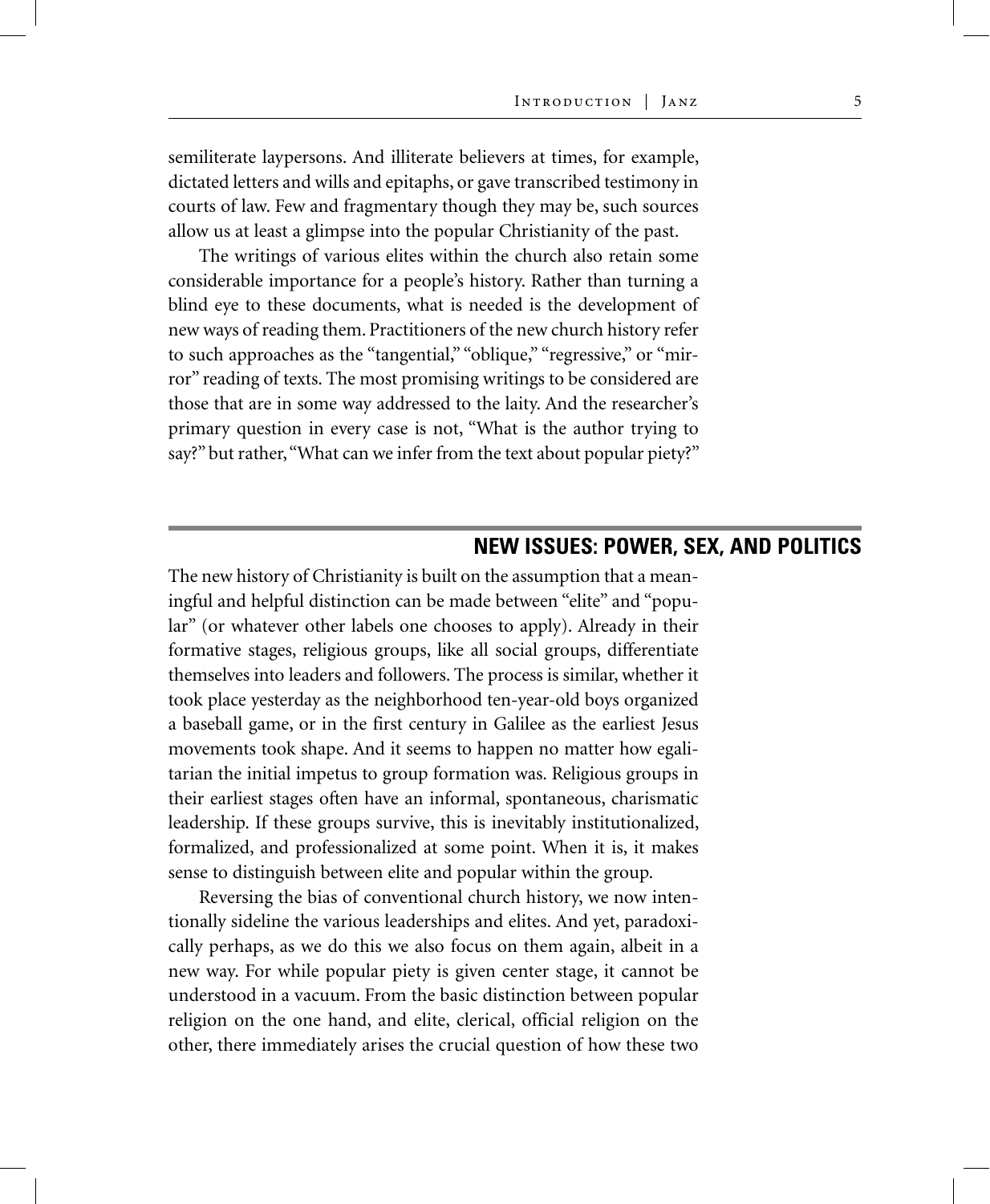interact with one another. And thus, inevitably and unavoidably, the issue of power relations confronts us.

To state the obvious, leaders at every point try to lead. Working on the assumption that they know what is best for the rest, they try to influence, sometimes to dominate, even to control. In Christianity, they instruct on what should be believed; they try to form consciences, inculcating values and moral standards; they work to shape attitudes; they advocate for a particular lifestyle; they admonish, exhort, enjoin, warn, dissuade, implore, cajole, reprove, and harangue. All this is done in countless ways, but most directly perhaps in sermons, catechesis, confession, counseling, and so forth.

And to what effect?

Here, no simple answer is possible. It may be that at certain points in the history of Christianity, ordinary Christians accepted official church teaching, moral instruction, and the like, almost in its entirety. No significant gulf separated clergy and laity when it came to these matters. In this case, official religion and popular religion nearly coincided. This was in fact the tacit assumption of earlier generations of church historians. Today, as the study of popular religion progresses, there appear to be fewer and fewer persuasive examples of this scenario.

Far more often in the history of Christianity, we find evidence that everyday Christians said no and resisted: in these cases, popular and official religion obviously diverged, though to varying extents in different contexts. This "no" spoken by popular religion to elite religion could take the relatively mild form of indifference. Thus, in fourteenth-century Western Europe, for instance—as the church hierarchy emphasized that missing Sunday mass was a mortal sin and threatened punishment temporal and eternal, physical, and spiritual—attendance hovered around 50 percent (if we are to believe reports of village priests).

But the laity's "no" could also take the form of stubborn resistance. For instance, village priests in thirteenth-century France complained that no amount of haranguing could convince their illiterate peasant parishioners that fornication was a mortal sin. At its most extreme, saying no could even take the form of physical violence. Take, for example, the Peasants' Revolt in England in 1381. Hoards of peasants rampaged through the countryside. When they arrived in towns, they sought out the local bishops and beheaded them—a rather vehement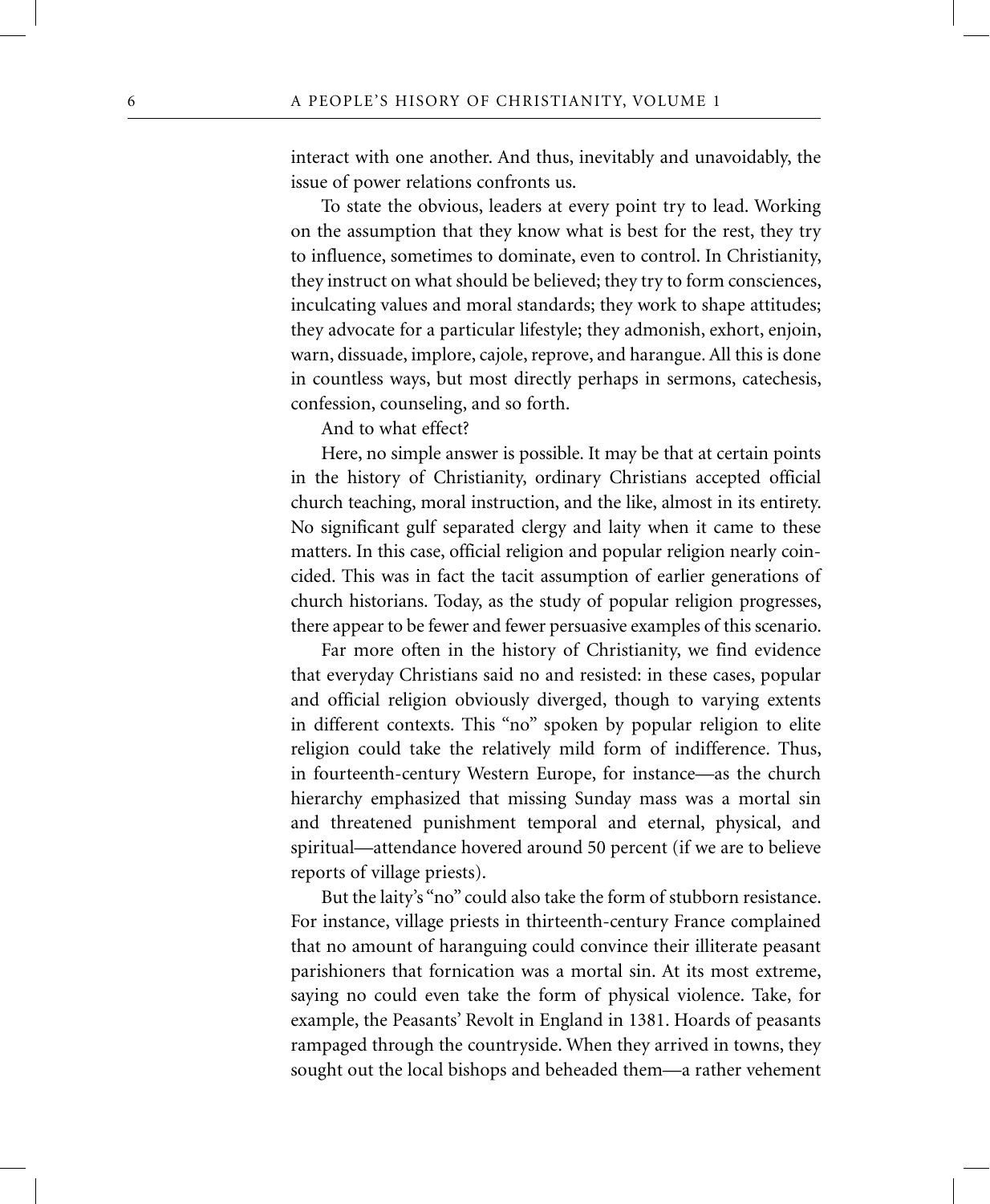repudiation of official religion. Whatever the level of resistance, popular religion does not always buy what elite religion is trying to sell.

Perhaps most commonly in Christian history, the people have said a simultaneous yes and no to their leaders. Absolute refusal to follow is rare: its result is schism, and new group formation in which virulent anti-clericalism inevitably gives way sooner or later to a new clericalism. Blind following is even more uncommon: the image of mindless masses eagerly embracing pronouncements and proscriptions from on high bears virtually no semblance to reality.

We can illustrate aspects of this question of power relations by focusing for a moment on the history of Christian attitudes toward human sexuality. Today, on this score, we have more questions than answers. For instance, why did the church hierarchy struggle so mightily for so many centuries to control this aspect of the lives of the laity? In the case of marital sexuality, why did the clergy go to such great lengths to regulate when, how, how often, and so forth? Did Christianity, as some now suggest, really develop into a sex-hating religion by the end of the Middle Ages, or was this only the clergy? Did the progressive demonizing of sexuality in the Middle Ages have anything to do with the growing enforcement of the celibacy rule for priests? To what extent did average Christians adhere to the magisterium's rules, such as the absolute prohibition of sex during Lent? Was the insistence on detailed confession of sexual "sins" to celibate priests really about sex, or was it about power? Many of these questions may be largely unanswerable today with the present state of scholarship. These questions are notable for two reasons. First, they are the kinds of questions that drive current research and discussion. Second, in every case they focus our attention on the nexus between the popular and the elite. In a people's history, the problem of power relations is inescapable.

It should immediately be added that these elementary reflections on power barely scratch the surface. Experts would immediately ask, for instance, whether such a binary schema is really adequate to the complexity of the issue, or whether the assumption of a one-way influence can account for the data. Practitioners of the new discipline who have begun to focus on this know that we are entering here into an issue of massive complexity. How power within religious groups is negotiated, conferred, wielded, and so forth, or how the location of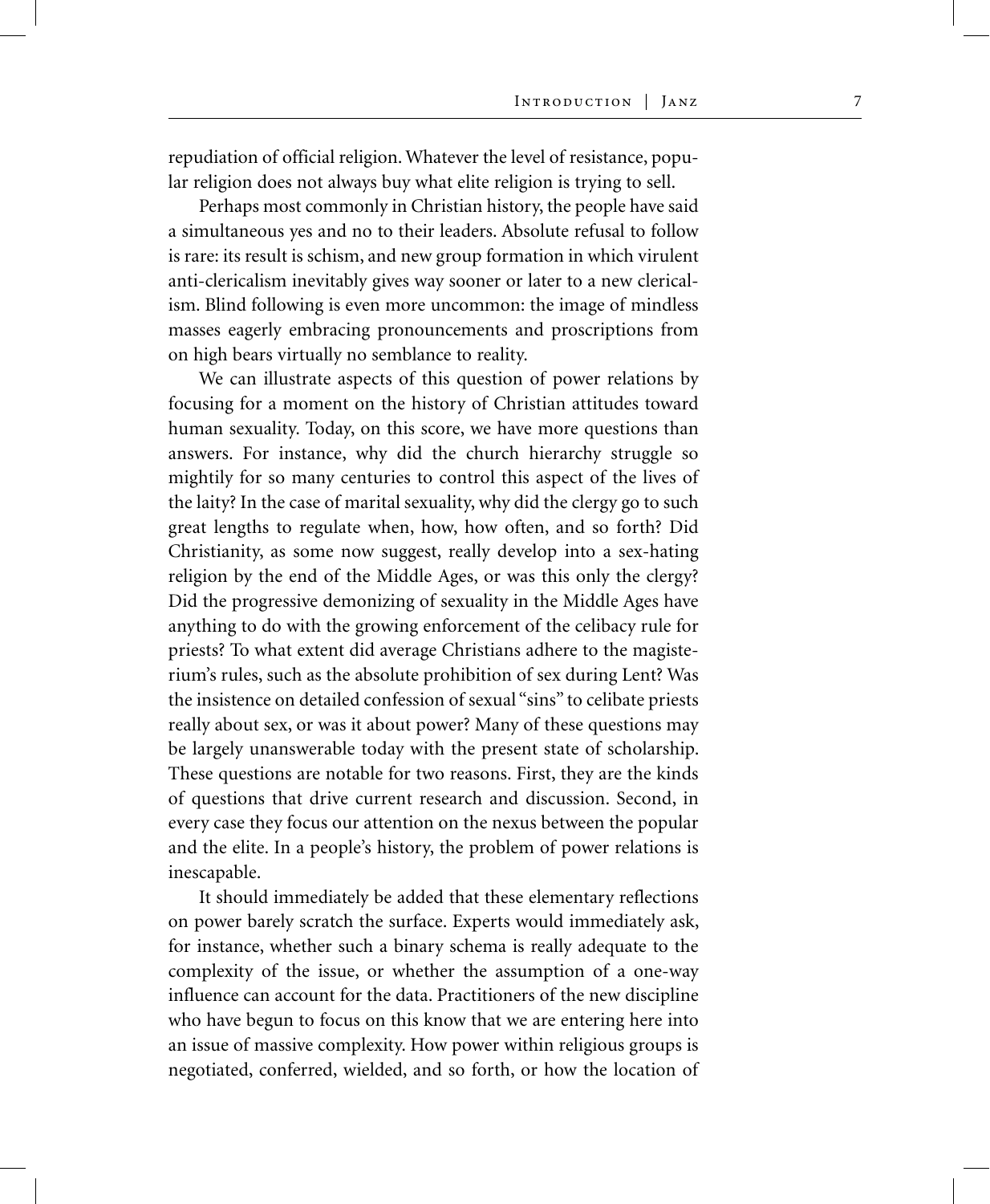power migrates within a group—these are the fascinating questions that people's historians of Christianity have barely begun to formulate, let alone answer.

Wherever there is a power differential between members of a group, there is also, of course, politics. In this sense, church politics becomes the subject matter of the new kind of Christian history. We care about official statements emanating from the World Council of Churches, for instance, but only insofar as they make a difference in the lives of ordinary believers. We pay attention to who was made pope in 2006, but only if we suspect this has impacted the religiosity of the Catholic laity. When church leaders made decisions in the past, we ask in every case whose interests were served by those decisions. Thus the new church history is political in the sense that the church politics of the past is thematized.

But it is also political in another sense, one that should be openly acknowledged. Church history in the old style was never objective, value-free, or apolitical. Sides were always chosen. Standing with the "official" Christianity of leadership elites, traditional historiography portrayed popular piety for the most part as emotional, irrational, and superficial—a hopeless bog of sub-Christian superstition, indifference, and stubbornness. Surely "the church" was justified in its massive efforts throughout history to inform, influence, mold, shape, dominate, domesticate, and control this. And surely we church historians are justified in ignoring it.

The new historiography also chooses sides. It starts with the assumption that the elites may have been wrong, that popular piety in fact may have a validity of its own, that it may be an authentic manifestation of this religion centered on Jesus of Nazareth, that it may be worthy of our attention after all. In this sense, people's history is slanted, biased, disrespectful—even subversive perhaps.

#### **NEW RESULTS?**

What, finally, is to be gained by this new venture? What outcome can we anticipate? Practitioners of the discipline must, in all humility, admit that at this early stage, it is far too early to say. Perhaps in a gen-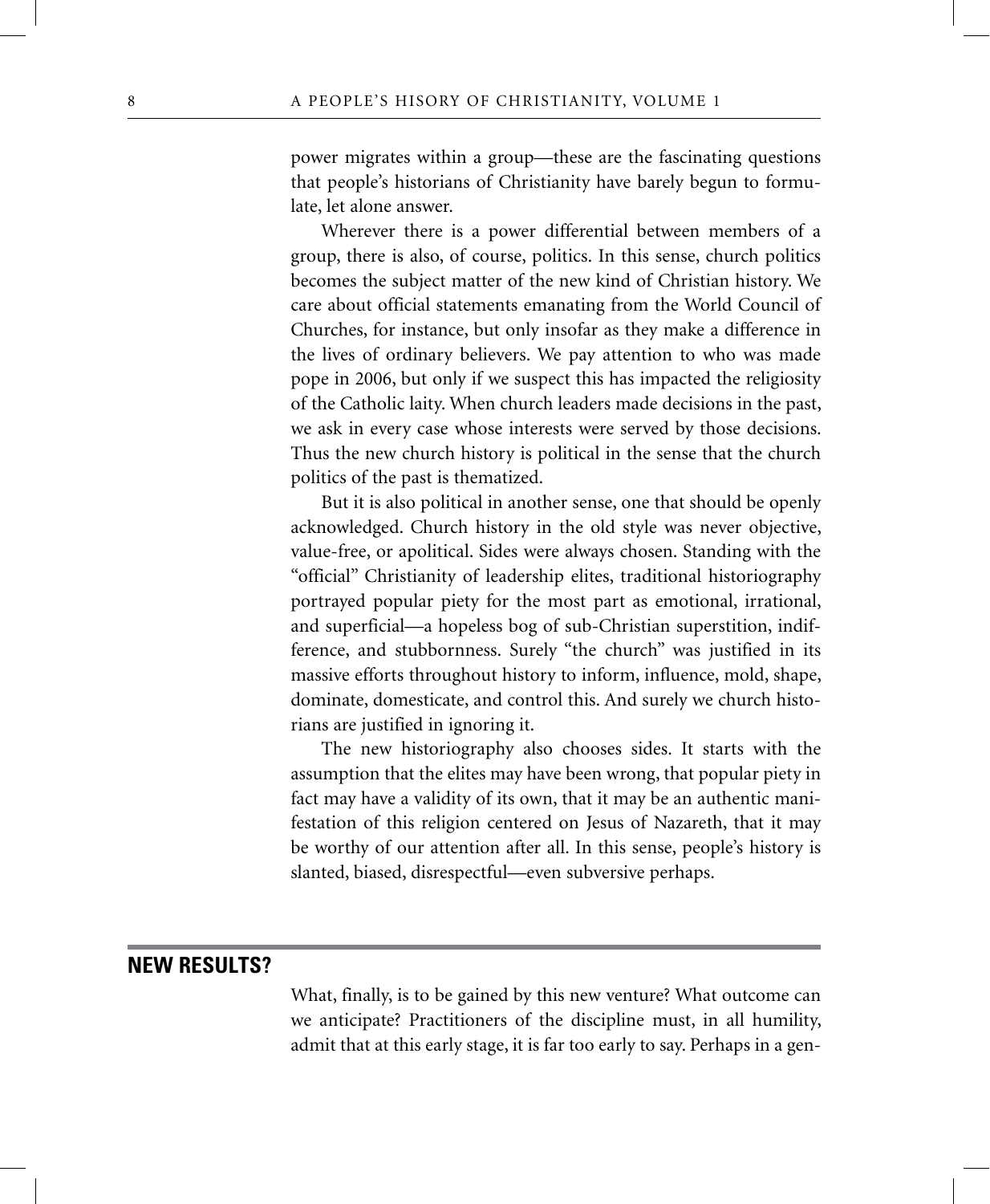eration or in a century, lines of development that we can now barely glimpse will appear obvious to our successors.

One thing that can already be said, however, is that the new portrait of Christianity's past will be vastly more expansive and detailed than the current one. The chapter on the fifth century, for instance, will not be able to ignore Augustine's reflections on the mediation of grace, but neither will it dare to omit those Christians who tied fox-claw amulets onto their bodies for healing. Take accounts of the thirteenth century, for example. Perhaps the intellectual achievement of Thomas Aquinas will still be featured prominently. But what about the vast majority of Christians in his day who had never heard of him? What about the Italian peasants who, we are told, admired Thomas greatly, not for his intellect or his sanctity, but for his remarkable girth and stature? And should not at least some space be given to the thirteenth-century peasant village in the Auvergne, where the cult of St. Guinefort, the holy Greyhound, flourished? So too, balanced treatments of the sixteenth century, while they couldn't ignore Luther and Calvin, would have to inquire into religious life in peasant villages, where the Gospel of John was still read to the wheat fields to ensure a good harvest. And perhaps space should be allotted to the English farmer who had faithfully attended his parish church for thirty years, but who, when asked by his vicar, still could not say the Lord's Prayer, nor, for that matter, how many persons comprise the Trinity? (And what about the disillusionment of the vicar, to whose sermons he had listened for thirty years?) All this and much more will be part of the new picture. If today we have mainly close-ups, what we can anticipate is that the camera will pan out to show us a panorama, and it will do this somehow without losing the fascinating micro-historical detail.

But far more is involved here than merely the accumulation of additional data. Historians are not simply collectors of facts about the past, or chronologists, or antiquarians. The mass of data must be interpreted. The search for meaning and direction in human history, for the contours of a narrative—surely this is what makes it significant. Put differently, the historian's goal is understanding. Mountains of fresh data about the past are worthless unless they lead to a new, more integrated, more adequate, more "true" comprehension of the